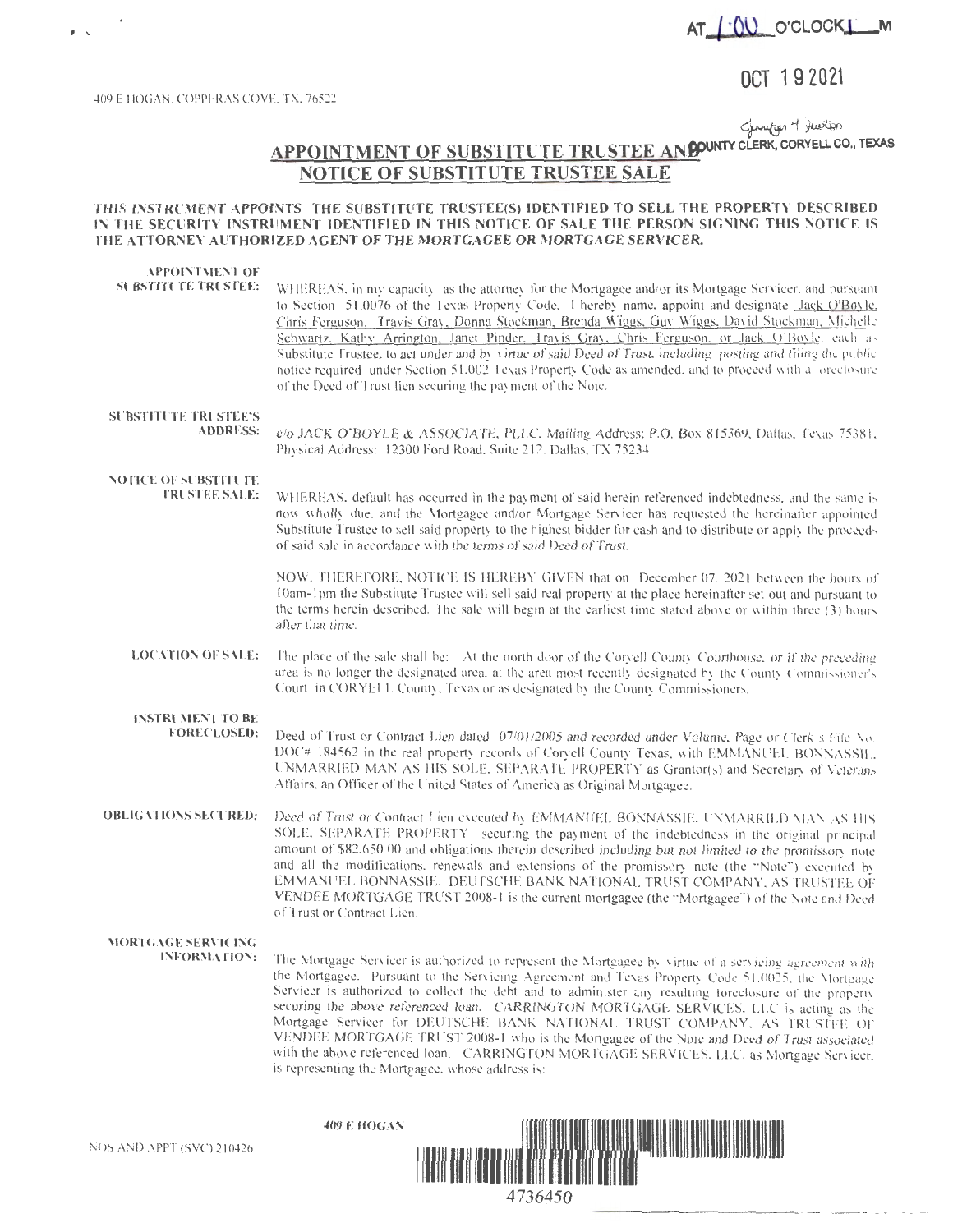### DEUTSCHE BANK NATIONAL TRUST COMPANY, AS TRUSTEE OF VENDEE MORTGAGE TRUST2008-I c/o CARRJNGTON MORTGAGE SERVICES, LLC 1600 SOUTH DOUGLASS ROAD, SUITE200-A ANAHEIM, CA 92806

## **LEGAL DESCRIPTION OF**

**PROPERTY TO BE SOLD:** LOT FIVE (5), BLOCK TWELVE (12), OF COLONIAL PARK, SECTION FOUR (4), COPPERAS COVE, CORYELL COUNTY, TEXAS, AS PER PLAT OF RECORD IN VOLUME 5. PAGE 31. CORYELL COUNTY, TEXAS (the "Property'")

# **REPORTED PROPERTY**

**ADORE** : 409 E HOGAN, COPPERAS COVE, TX 76522

**TERM OF SALE:** The Substitute Trustee will sell the Property by public auction at the place and date specified herein.

Pursuant to Section 51.009 of the Texas Property Code, the property will be sold in "AS IS, WHERE IS" condition. without any express or implied warranties. except as to the warranties of title (if any) provided for under the Deed of Trust. Prospective bidders are advised to conduct an independent investigation of the nature and physical condition of the property and the priority of the lien being foreclosed.

The sale will be conducted as a public auction to the highest bidder for cash, subject to the provisions of the Deed of Trust permitting the Mortgagee and/or Mortgage Servicer thereunder to have the bid credited to the Note up to the amount of the unpaid debt secured by the Deed of Trust at the time of sale.

Those desiring to purchase the property will need to demonstrate their ability to pay their bid immediately in cash if their bid is accepted.

The sale will be made expressly subject to any title matters set forth in the Deed of Trust, but prospective bidders are reminded that by law the sale will necessarily be made subject to all prior matters of record affecting the property, if any, to the extent that they remain in force and effect and have not been subordinated to the Deed of Trust. The sale shall not cover any part of the property that has been released of public record from the lien of the Deed of Trust. Prospective bidders are strongly urged to examine the applicable property records to determine the priority, nature and extent of such matters. if any .

In the event of a defect or other problem with the foreclosure process is discovered that may invalidate the sale, the consideration paid will be returned to the purchaser as the sole and absolute remedy. In the event of any claim or action brought by any person including the purchaser requiring or resulting in the invalidation of the sale and rescission of the Trustee's Deed or Substitute Trustee's Deed, purchaser's damages resulting therefrom are limited to the consideration paid to the Trustee or Substitute Trustee and the sole and absolute remedy shall be the return to purchaser of the consideration paid. The purchaser shall have no further recourse against the Trustee, Substitute Trustee, Mortgagee and or Mortgage Servicer, or its attomey(s).

The Deed of Trust permits the Mortgagee and/or Mortgage Servicer to postpone, withdraw, or reschedule the sale for another day. In that case, the Trustee under the Deed of Trust or Substitute Trustee appointed herein need not appear at the date, time and place of a scheduled sale to announce the postponement. withdrawal, or rescheduling. Notice of the date of any rescheduled foreclosure sale will be reposted and refiled in accordance with the posting and filing requirements of the Texas Property Code. The reposting or refiling may be after the date originally scheduled for this sale.

#### ASSERT AND PROTECT YOUR RIGHTS AS A MEMBER OF THE ARMED FORCES OF THE UNITED STATES. IF YOU ARE OR YOUR SPOUSE IS SERVING ON ACTIVE MILITARY DUTY, INCLUDING ACTIVE MILITARY DUTY AS A MEMBER OF THE TEXAS NATIONAL GUARD OR THE NATIONAL GUARD OF ANOTHER STATE OR AS A MEMBER OF A RESERVE COMPONENT OF THE ARMED FORCES OF THE UNITED STATES, PLEASE SEND WRITTEN NOTICE OF THE ACTIVE DUTY MILITARY SERVICE TO THE SENDER OF THIS NOTICE IMMEDIATELY.

409 E **HOGAN**